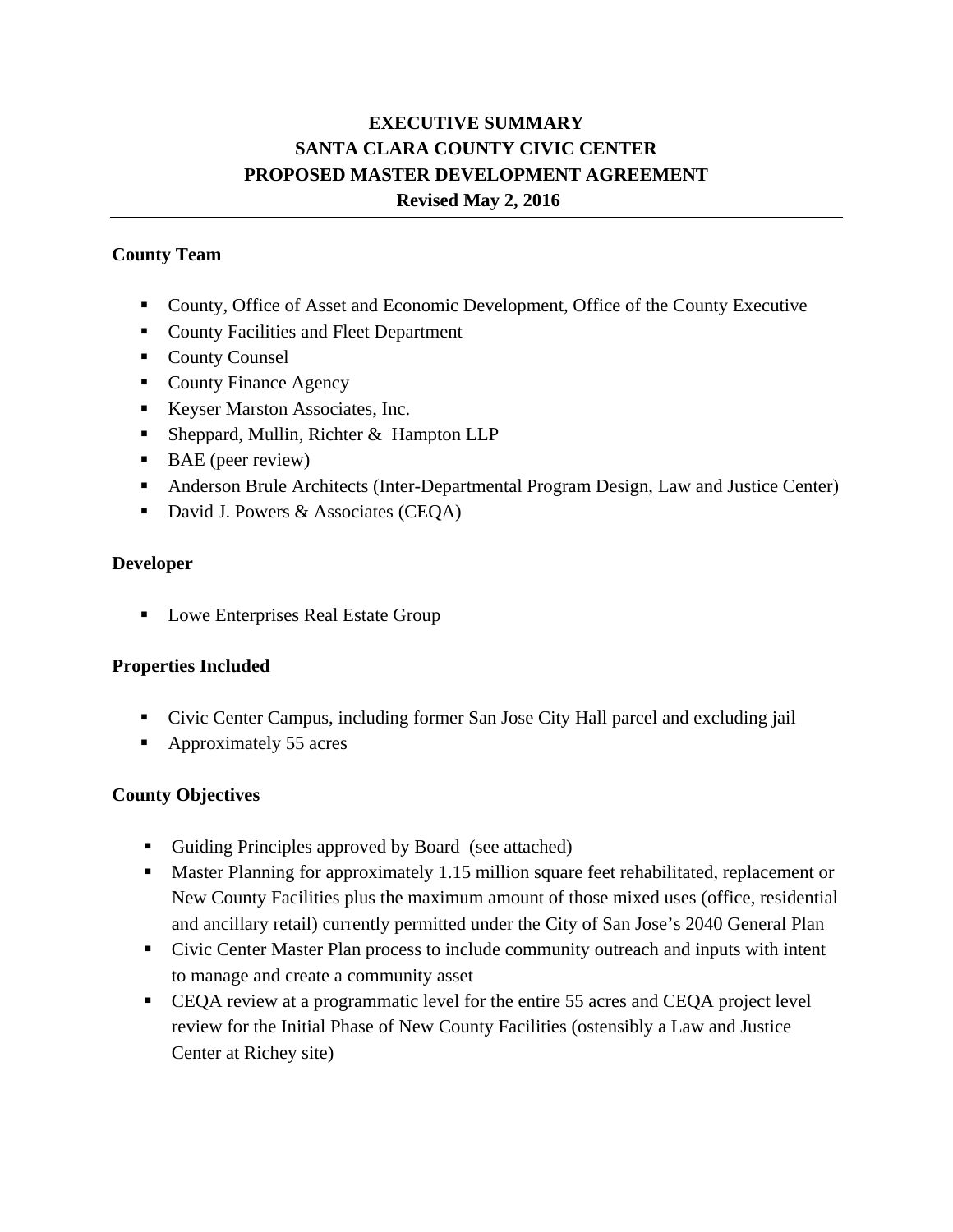#### **Basic Structure**

- **Lowe to serve as manager of civic center master plan and manager of construction of a** minimum amount of the new County facilities
- County to fund master plan, due diligence, entitlement process, and new County facilities
- Lowe responsible for any costs above County approved budgeted costs
- Five phases requiring County issuance of a Notice to Proceed before each phase can commence
	- o Phase A Master Plan & Due Diligence for the full 55 acres
	- o Phase B Entitlements (CEQA/EIR and Other Approvals)
	- o Phase C Initial New County Facility Phase (Richey Site) Preliminary Design & Engineering
	- $\circ$  Phase D Initial New County Facility Phase (Richey Site) Financing & Preconstruction
	- o Phase E Initial New County Facility Phase (Richey Site) Construction
- Construction expected to be in multiple, individual phases, with Lowe having a predefined role for a period of seven years from date of Master Plan approval of providing at least \$150 million in value of new County facility construction.

#### **Schedule**

- **Phases A and B proceed simultaneously finishing at end of Month 19**
- **Phase C Initial New County Facilities Preliminary Design & Engineering** 
	- o 12 month duration
	- o Board may approve issuance of Phase C Notice to Proceed prior to completion of Phase B.
- **Phase D** Financing & Preconstruction, shall start within 12 months of completion of Phase C; and Phase  $E -$ Construction, shall start no later than 4 years after completion of Phase B.

## **Budget**

- Phases A and B
	- o Proposed Budget for work under Lowe management \$3.85 million, as follows:
		- Phase  $A $2,971,000$
		- Phase  $B $ 627,000$
		- $\triangleright$  Plus budgeting for a Deferred Compensation Fee \$252,000 to be paid to Lowe as "liquidated damages" in the event the County terminates the MDA for convenience after approval of the FEIR and Master Plan. (Amount is based on a multiple of 4 x the monthly cost of Lowe staffing to cover staff severance.)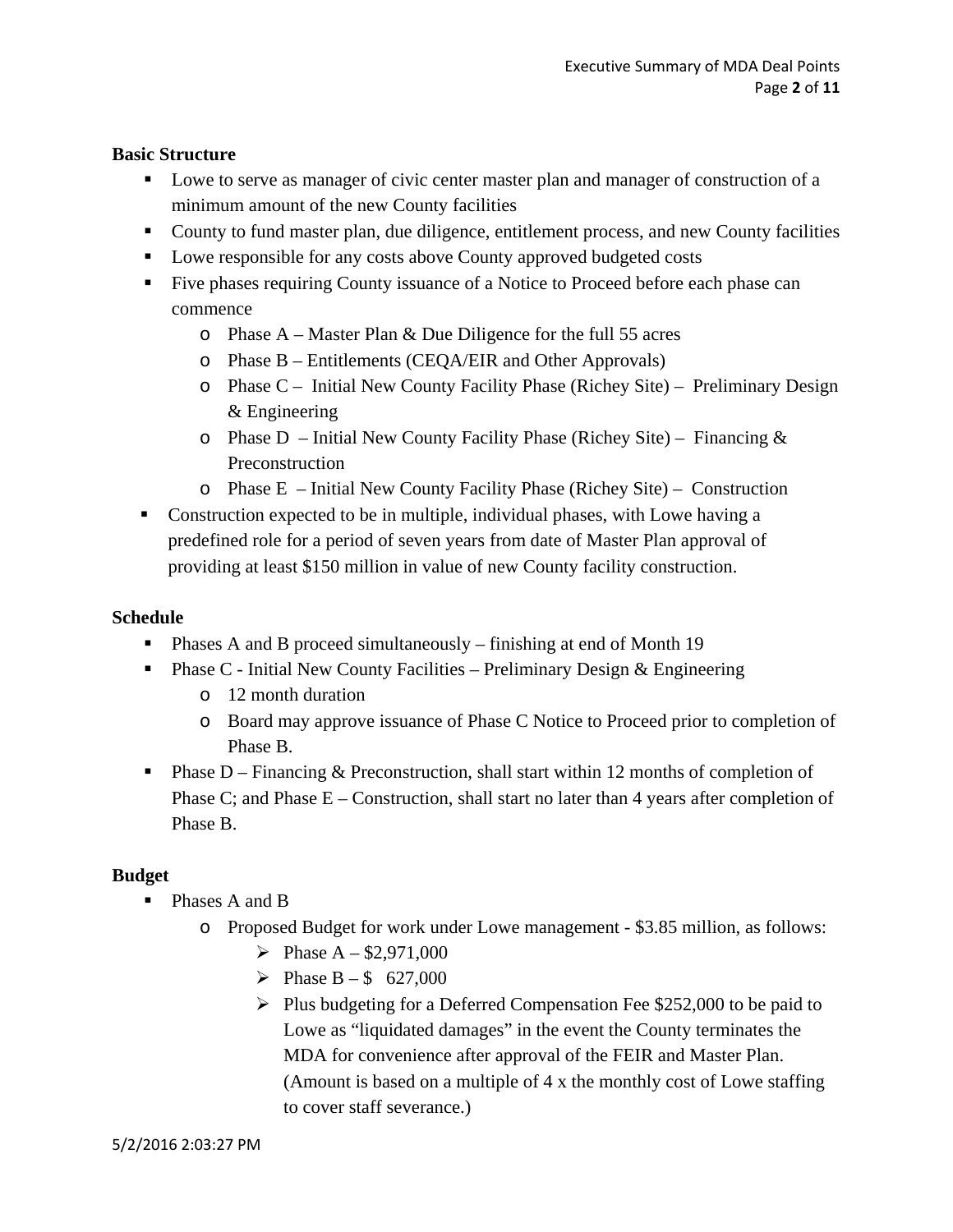**Phase C/D/E** – To be determined at future date and subject to Board approval.

#### **Decision Considerations**

- **Implements stewardship of the County governmental function and represents long-term** re-investment in a community asset
- Working with an experienced public/private developer
- County has approval rights on new County facilities and budget
- County cost exposure is capped, with certain exceptions
- At key points, County can withdraw from transaction under Termination for Convenience
- Working with a vetted entity and establishing continuity of implementation of a complex phased project involving relocation of multiple departments
- There are opportunities for other developers to participate in the development of private revenue generating parcels and other new County Facilities beyond those constructed by Lowe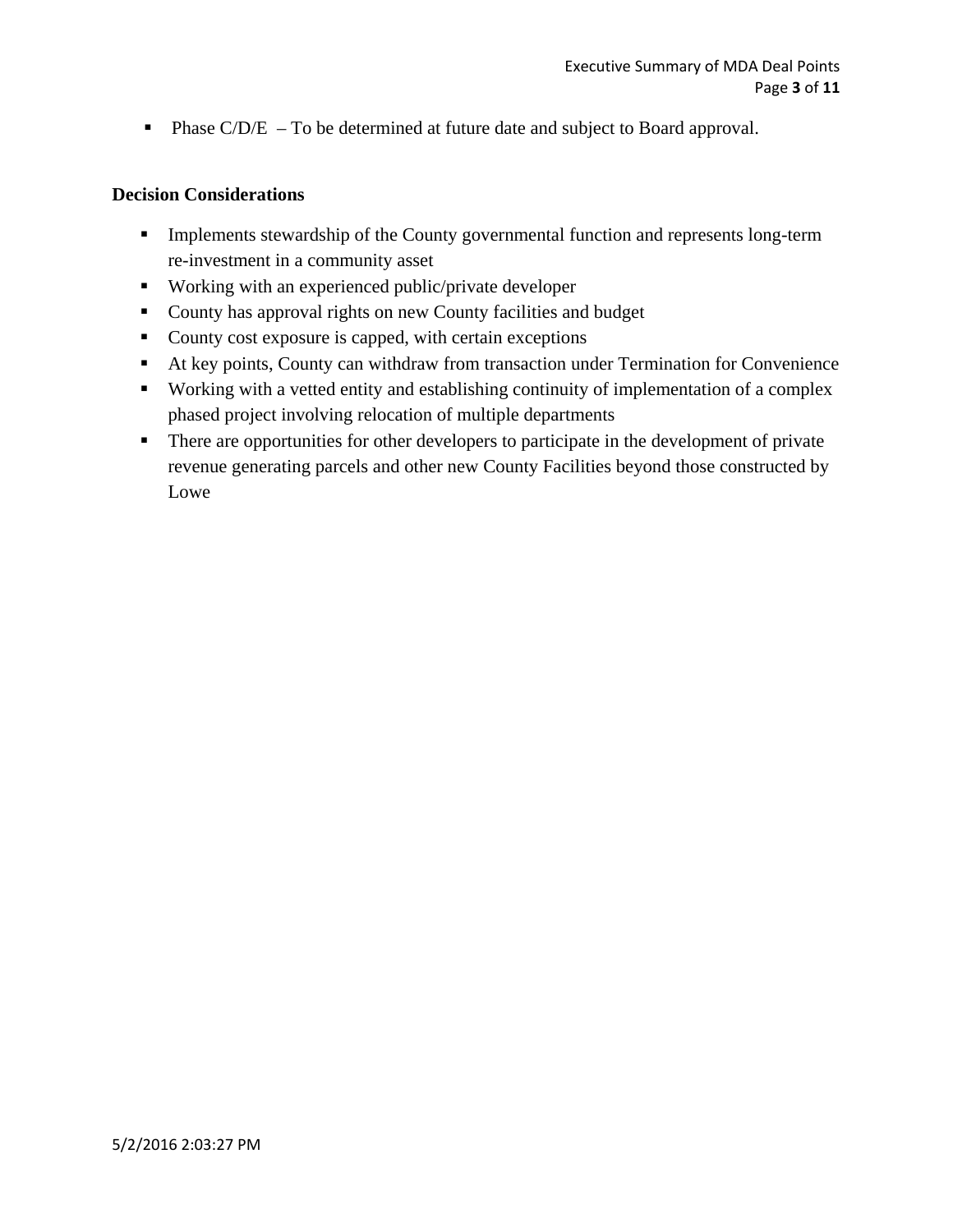## **TRANSACTION STRUCTURE CIVIC CENTER MASTER DEVELOPMENT AGREEMENT**

#### **Key Document**

 Approval of Master Development Agreement (MDA) includes approval of issuance of Notice to Proceed for Phases A and B. Notices to Proceed for subsequent Predevelopment Phases subject to Board approval.

#### **Phase A – Master Plan & Due Diligence (***Lowe Lead***)**

- Lowe scope of work
	- o Coordinate all master planning and due diligence work
		- $\triangleright$  Manage all consultants
		- $\triangleright$  Undertake due diligence
		- $\triangleright$  Master Plan the Civic Center and prepare a Project specific plan for Richey
- Lowe compensation
	- o Fixed fee of \$756,000 paid at the rate of \$63,000 per month over the course of the approved 12 month schedule
	- o In the event the County terminates the MDA for convenience after approval of the FEIR and Master Plan Plus, a Deferred Compensation Fee \$252,000 as "liquidated damages." (Amount is based on a multiple of 4 x the monthly cost of Lowe staffing to cover staff severance.)
- County responsibilities
	- o Reimburse Lowe's Phase A costs for third party consultants
	- o Manage County's consultant, Anderson Brule Architects (ABA), to work with 16 County departments to prepare a *Law and Justice Center (Civic Center Master Plan) Service Model & Operational Plan, Program Development, and Conceptual Layout*
	- o Review and approve all Lowe prepared plans, proposed budgets and work products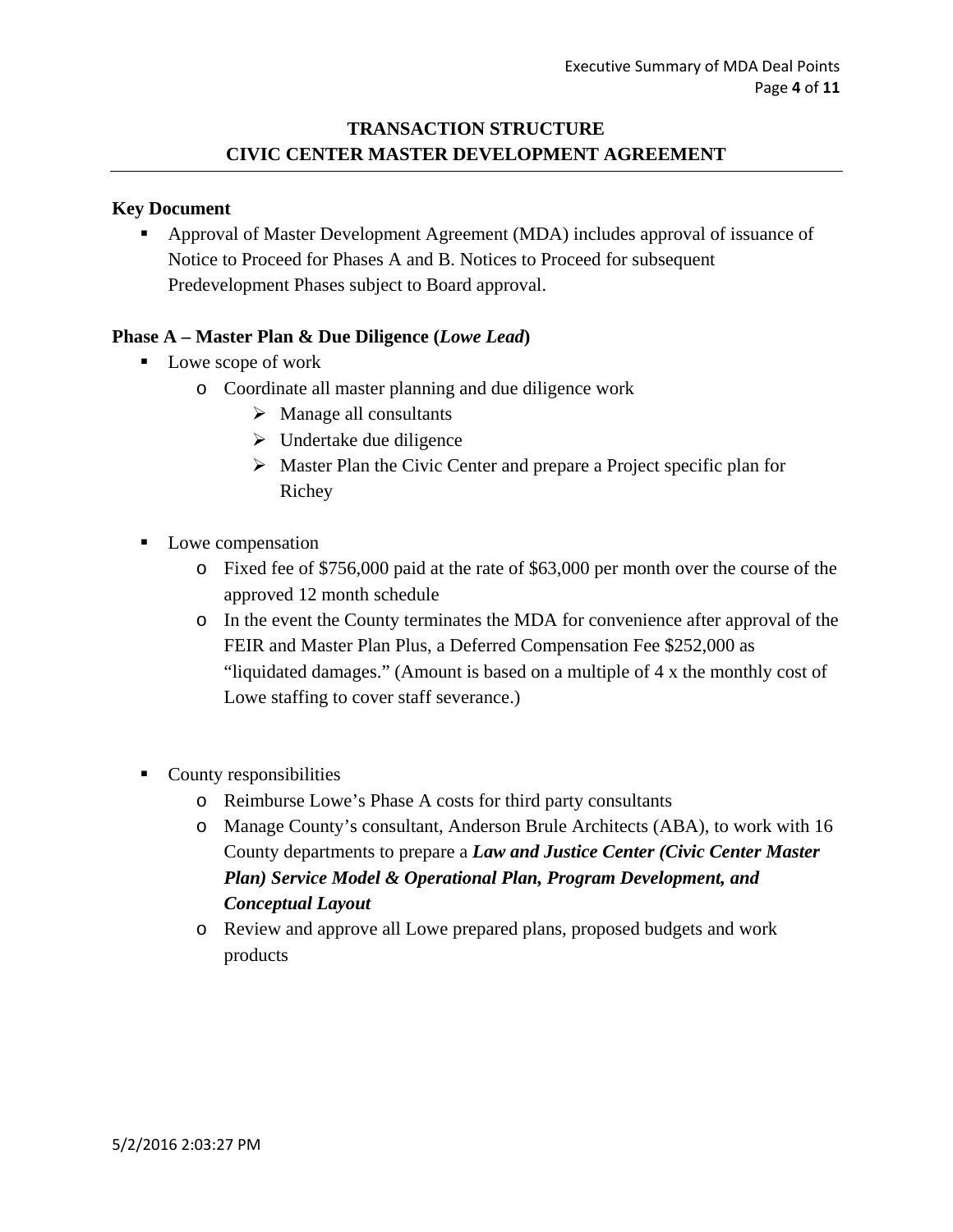## **Phase B – Entitlements (CEQA/EIR and Other Approvals) (***County Lead***)**

- Lowe scope of work
	- o Support and advise County staff
	- o Prepare proposed budget for Phase C, and
	- o Based on County direction (ABA final report), prepare preliminary budget estimate for Cost of Work for construction of initial phase of New County **Facilities**
- Lowe compensation
	- o Fee not to exceed \$262,500 paid on monthly basis at \$37,500, for a maximum of up to 7 months, or until the issuance of a Notice to Proceed for Phase C, whichever occurs first.
- County responsibilities
	- o Manage all Phase B CEQA consultants and coordinate with Lowe consultants
	- o Review and accept ABA's final report *Law and Justice Center (Civic Center Master Plan) Service Model & Operational Plan, Program Development, and Conceptual Layout* and provide direction to Lowe regarding planning for the initial phase of New County Facilities
	- o Consider and take action on Final EIR and Master Plan
	- o Reimburse Lowe's Phase B costs for third party consultants
	- o Review and approve all Lowe prepared plans, work products,
	- o Set the scope of work for the Initial New County Facility Phase (tentatively identified as Richey Site)
	- o Review and approve and proposed budgets for Phase C, including preparation of Preliminary Design & Engineering, involving deliverables, schedule and budget
	- o Consider issuance of "Notice to Proceed for Phase C Initial New County Facility Phase (Richey Site) Preliminary Design & Engineering, including deliverables, schedule and budget."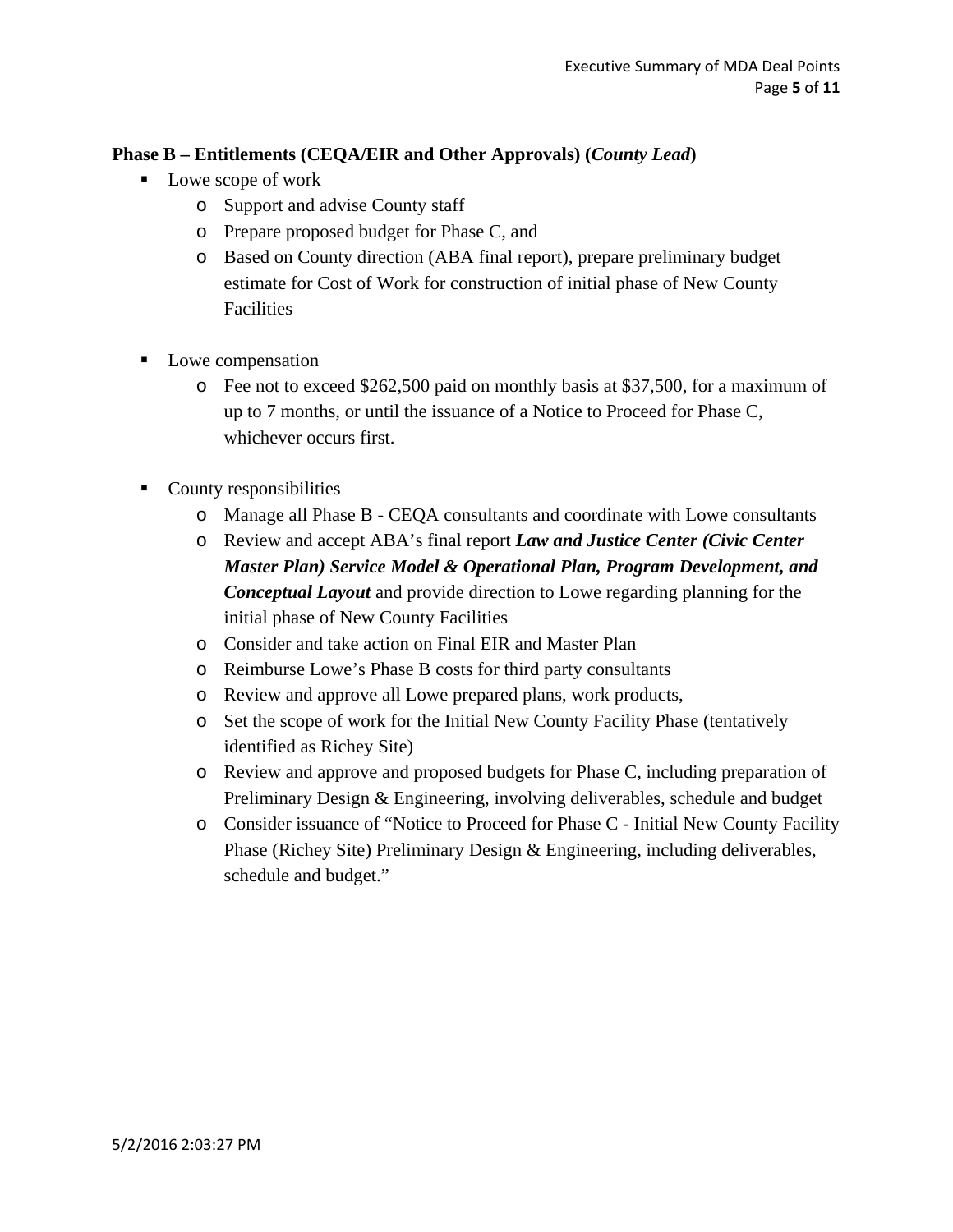# **Phase C – Initial New County Facility Phase (Richey Site) – Preliminary Design & Engineering**

- Lowe scope of work
	- o Coordinate preliminary design and engineering
		- $\triangleright$  Manage all Phase C consultants
		- $\triangleright$  Prepare proposed Budget for Phase D and update the estimated of Cost of Work for the initial phase of New County Facilities
- **Lowe compensation** 
	- o Over the total combined schedule of Phases C and D, Lowe will be paid a fixed Development Management Fee (DMF) according to the table below and spread on a monthly basis over the County approved schedule for Phases C and D, subject to a ten percent (10%) retention, half of which is released upon completion of Phase C and half of which is released upon completion of Phase E-Construction. The County's obligation to make these payments during Phase D below is contingent on County's issuance of a Phase D Notice to Proceed.

| <b>PROJECT</b>                     | <b>Total DMF over combined schedule of</b> |             |
|------------------------------------|--------------------------------------------|-------------|
|                                    | Phases $C$ & $D^{**}$                      |             |
| 1. Office Building Project,        | <b>Option A</b>                            | \$1,680,000 |
| including associated TI's          | $150,000 - 250,000$ sf                     |             |
| FF&E, on-site alterations,         | Option B                                   | \$2,390,000 |
| parking alterations, and off-      | 300,000 to 400,000s.f.                     |             |
| sites                              |                                            |             |
| 2. Alternate: Parking              | 550,000 sf accommodating                   | \$580,000   |
| Structure                          | approximately 1,600 spaces                 |             |
| 3. Alternate: Central Plant        | 1 Lump Sum                                 | \$250,000   |
| 4. Alternate: Specialty            | $15,000 - 25,000$ sf                       | \$320,000   |
| <b>Building Space</b> (e.g. Board) |                                            |             |
| Chambers, amenity space -          |                                            |             |
| cafeteria, etc.)                   |                                            |             |

**TABLE 1: Development Management Fee** - for Initial and Subsequent NCF Phases\*

\*The Development Management Fee and Construction Management Fee shall be escalated annually on January 1st beginning with January 1, 2020 for any Subsequent NCF Predevelopment Phase C or D and for any Subsequent NCF Phase E the start for which would occur after that date. The method of adjustment shall be to use the annual rate of increase for the preceding twelve months as published in the Engineering News Record's (ENR) Building Cost Index (BCI)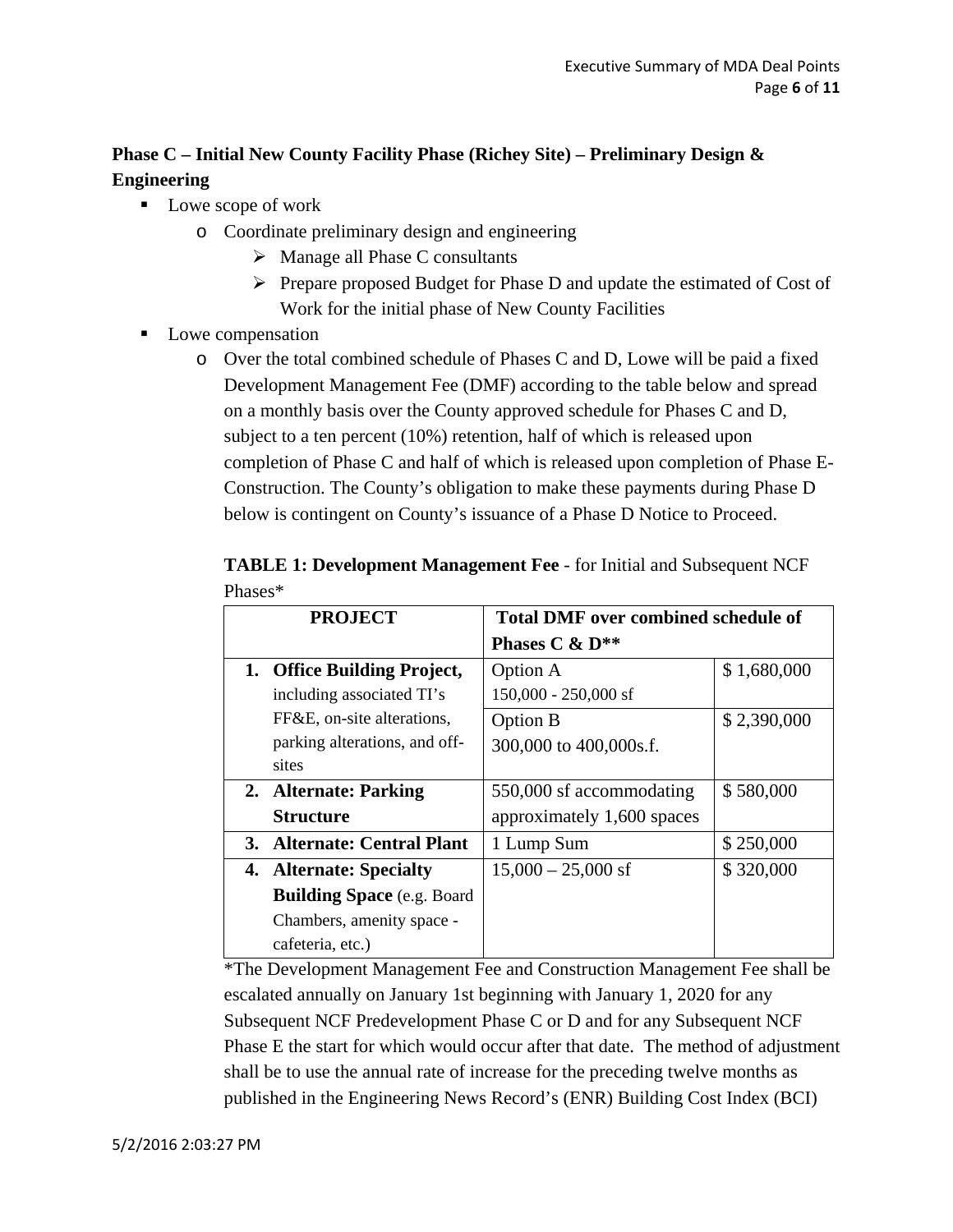for San Francisco, or other equivalent index if the ENR becomes no longer available.

\*\* Reconciliation Provision: the Development Management Fee shall be reconciled and shall not exceed two percent of the audited final costs of Direct Costs and Offsite Costs for the relevant phase of New County Facilities.

- o In the event the County terminates the MDA for convenience at the culmination of Phase C, Lowe will be paid a "liquidated damages" Deferred Compensation Fee in an amount equal to a multiple of 4 x the monthly payment of the DMF, based on covering staff severance, subject to a \$1 million cap. This cap is not expected to be reached.
- County responsibility
	- o Reimburse Lowe's Phase C costs for third party consultants
	- o Determine the final scope for the Initial phase of New County Facilities
	- o Review and approve all Lowe prepared plans, work products, and proposed budgets for Phase D and estimated Cost of Work for initial Phase of New County Facilities
	- o Prepare preliminary financing plan for the initial phase of New County Facilities, and
	- o Consider issuance of "Notice to Proceed for Phase D: Initial New County Facility Phase (Richey Site) – Financing & Preconstruction, including deliverables, schedule and budget."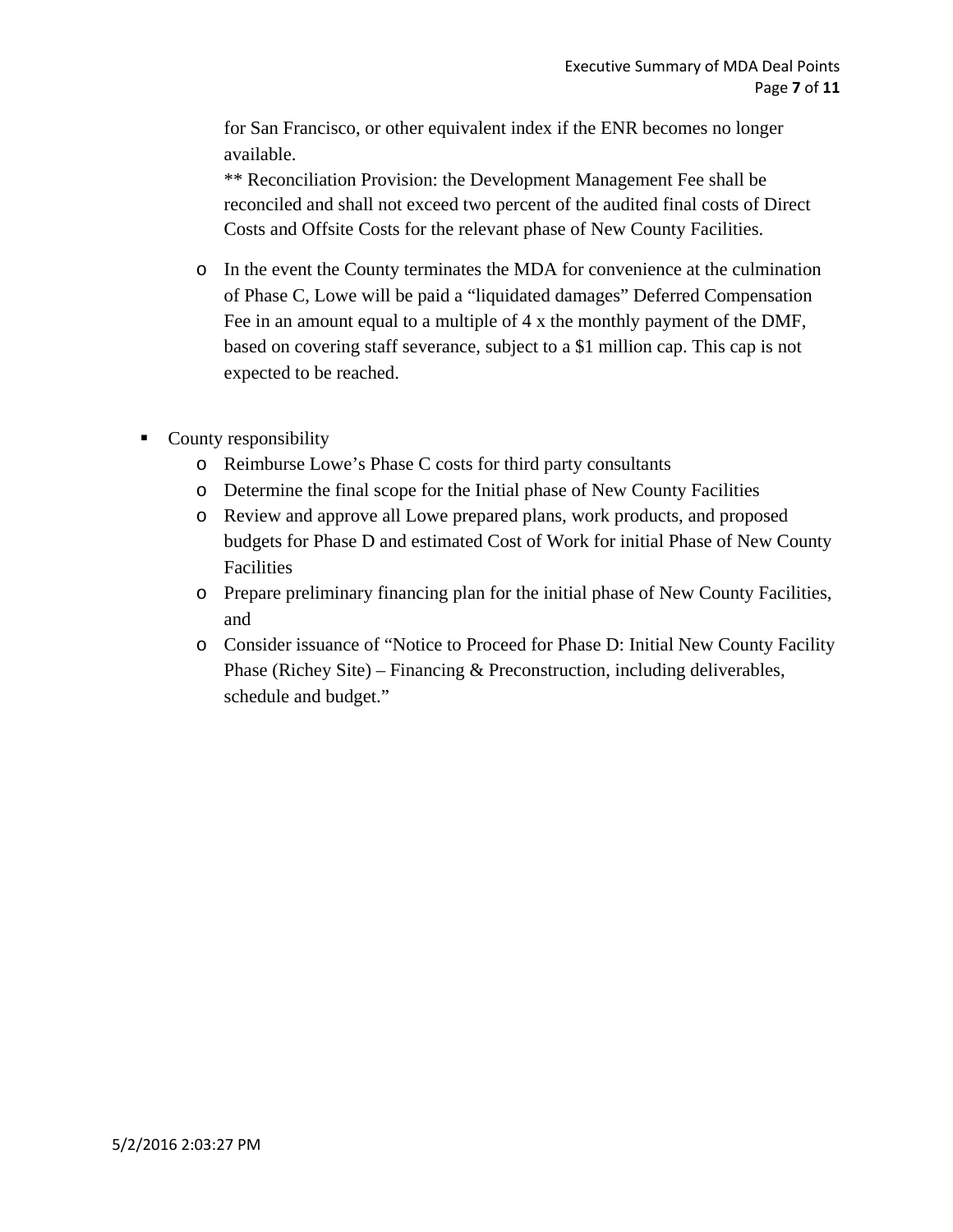## **Phase D – Initial New County Facility Phase (Richey Site) – Financing & Preconstruction**

- Lowe scope of work
	- o Manage all Phase D consultants and other costs
	- o Competitively select a General Contractor based on a minimum of three competitive bids.
	- o Prepare for County review and approval a proposed set of final construction drawings and construction schedule
	- o Negotiate Guaranteed Maximum Price (GMP) construction budgets
	- o Prepare and present for County approval a proposed GMP budget
- Lowe compensation
	- o Following issuance by the County of the Notice to Proceed for Phase D, County continues to make monthly payments to Lowe of the DMF according to Table 1 above, subject to a ten percent (10%) retention, half of which is released upon completion of Phase D and half of which is released upon completion of Phase E-Construction.
	- o In the event the County terminates the MDA for convenience at the culmination of Phase D, Lowe will be paid a "liquidated damages" Deferred Compensation Fee in an amount equal to a multiple of 4 x the monthly payment of the DMF, to cover staff severance, subject to a \$1 million cap. This cap is not expected to be reached.
- County responsibility
	- o Reimburse Lowe's Phase D costs for third party consultants
	- o Review and approve final construction drawings and plans for Phase E construction
	- o Review and approve the Final budget including the GMP for Phase E of the Initial Phase of New County Facilities
	- o Implement the County's Financing Plan for Phase E
	- o Consider issuance of "Notice to Proceed for Phase E: Initial New County Facility Phase (Richey Site) – Construction"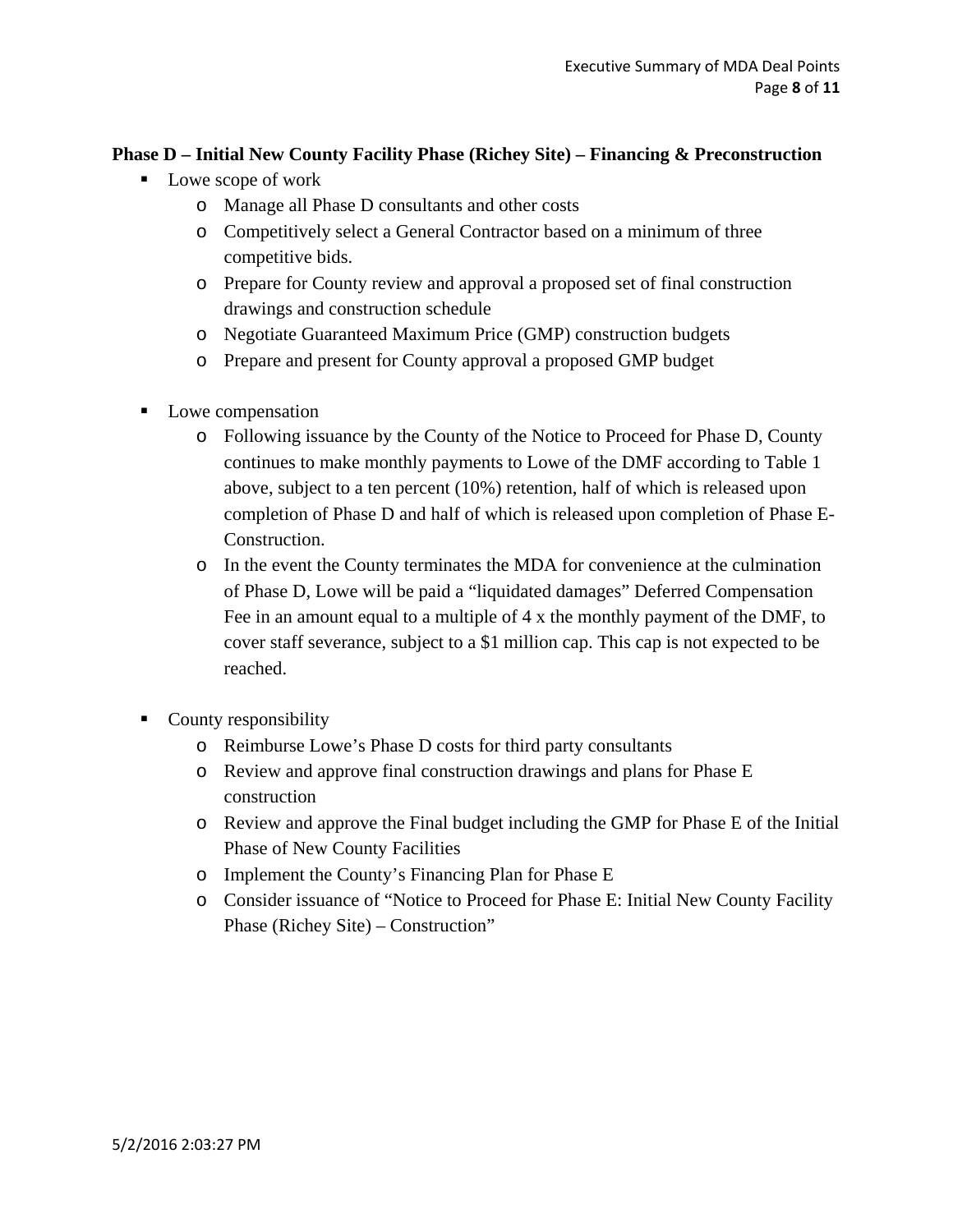### **Phase E – Initial New County Facility Phase (Richey Site) – Construction**

- Lowe scope of work
	- o Execute construction contracts within GMP approved in Phase D
	- o GMP shall include a Contractor Contingency of 2.5%, and 100% of any unexpended funds revert to County unless the Savings Incentive provision takes effect. (See Below RE: MDA Section 15.22).
	- o GMP shall include a Developer Contingency of 6%. Any unexpended Developer Contingency reverts to County.
	- o Manage all aspects of construction.
	- o Coordinate contractors and relocation of County departments.
	- o Lowe responsible for any cost overruns in excess of County approved GMP budget.
	- o Change Orders:
		- Developer may propose a Change Order, subject to County's approval. In order to avoid any increase in the GMP, the following sources of funds shall be considered in order of priority: Contractor Contingency, Developer Contingency, and then any savings garnered thus far.
		- $\triangleright$  County may propose or agree to a Change Order in its sole discretion that would increase the GMP. The County may consider funding such Change Order (1) out of a previously approved Project Contingency ("Owner's Contingency"), to the extent one has been approved by the Board, in its sole and absolute discretion
	- o Warranty:
		- $\triangleright$  Lowe: 1 year Warranty Fix It Period
		- $\triangleright$  General Contractor, first 3 years all responsibility for each warranty and guaranty otherwise assigned to the County:
			- Building Systems and Building Façade 2 years
			- Structural Elements 6 years
			- Roofing: From the manufacturer of all roofing materials and from the Subcontractor performing the construction and installation  $-20$ years
- **Lowe compensation** 
	- o Over the number of months in the approved GMP Phase E schedule, Lowe will be paid a fixed Construction Management Fee (CMF) according to the table below and on a pro-rated monthly basis, subject to a ten percent (10%) retention.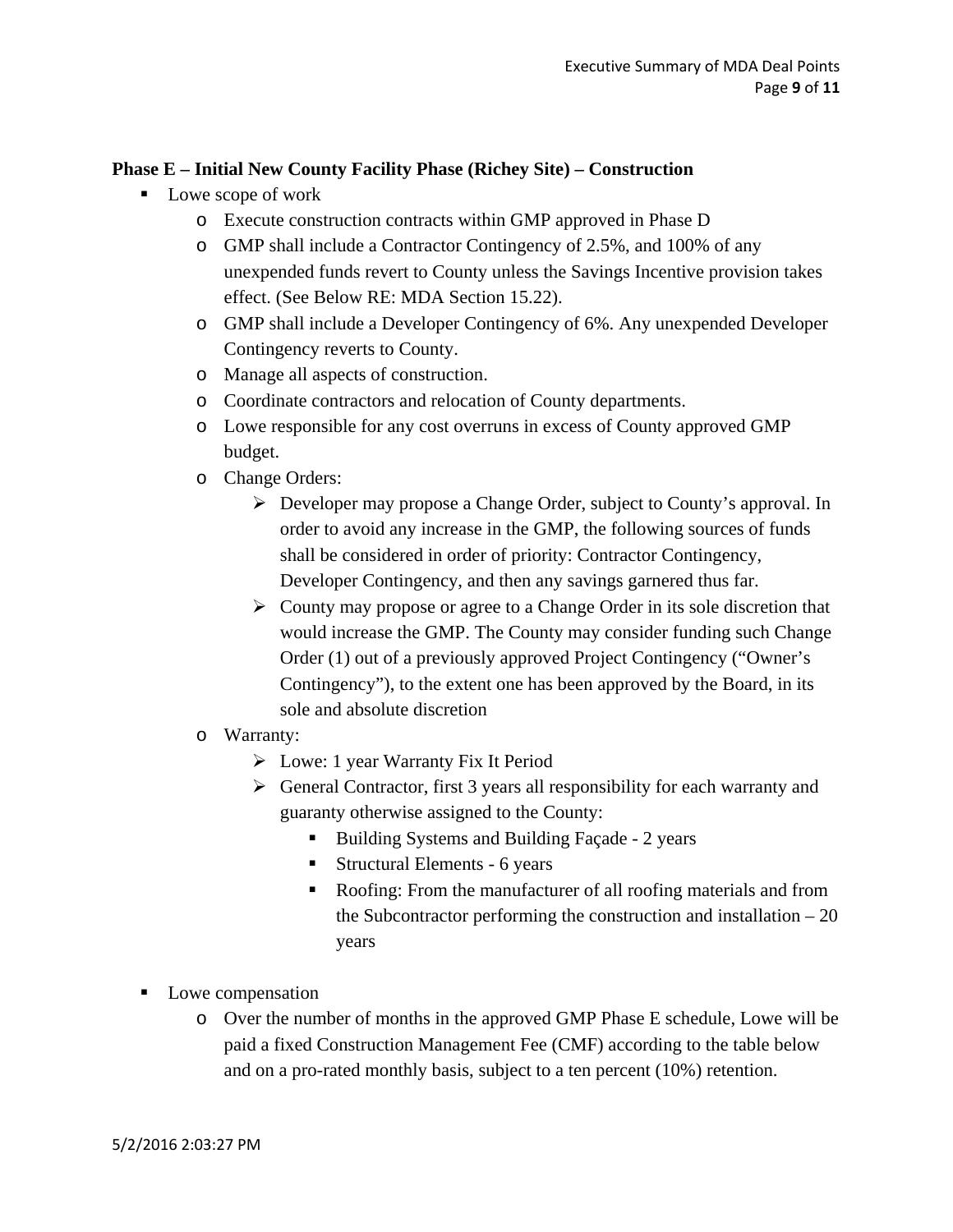| <b>PROJECT</b>              | $CMF**$                    |             |
|-----------------------------|----------------------------|-------------|
| 5. Office Building          | Option A                   | \$2,900,000 |
| <b>Project, including</b>   | 150,000 - 250,000 sf       |             |
| associated TI's FF&E,       | <b>Option B</b>            | \$4,120,000 |
| on-site alterations,        | 300,000 to 400,000s.f.     |             |
| parking alterations, and    |                            |             |
| off-sites                   |                            |             |
| 6. Alternate: Parking       | 550,000 sf accommodating   | \$1,000,000 |
| Structure                   | approximately 1,600 spaces |             |
| 7. Alternate: Central       | 1 Lump Sum                 | \$430,000   |
| <b>Plant</b>                |                            |             |
| 8. Alternate: Specialty     | $15,000 - 25,000$ sf       | \$550,000   |
| <b>Building Space (e.g.</b> |                            |             |
| Board Chambers, amenity     |                            |             |
| space -cafeteria, etc.)     |                            |             |

**TABLE 2: Construction Management Fee** - for Initial and Subsequent NCF Phases\*

\*The Development Management Fee and Construction Management Fee shall be escalated annually on January 1st beginning with January 1, 2020 for any Subsequent NCF Predevelopment Phase C or D and for any Subsequent NCF Phase E the start for which would occur after that date. The method of adjustment shall be to use the annual rate of increase for the preceding twelve months as published in the Engineering News Record's (ENR) Building Cost Index (BCI) for San Francisco, or other equivalent index if the ENR becomes no longer available.

\*\* Reconciliation Provision: the Construction Management Fee shall be reconciled and shall not exceed three percent of the audited final Cost of Work, excluding the DMF, for the relevant phase of New County Facilities.

- o Savings Incentive Alternate Provisions
	- $\triangleright$  (A) There shall be no sharing of savings, 100% reverts to County; or,
	- $\triangleright$  (B) County and Lowe may jointly seek an FPPC Opinion regarding Gov. Code Section 1090 and if FPPC issues a favorable written opinion, an alternate Provision (MDA Section 15.22) takes effect:
		- o Savings Incentive Savings will be shared with Lowe 35/65 County, subject to a cap\*. Savings distribution capped at 35% of Lowe's Construction Management Fee. Savings includes any unexpended Contractor Contingency; and,
		- o Developer Contingency is reduced from 6% to 5%; and,